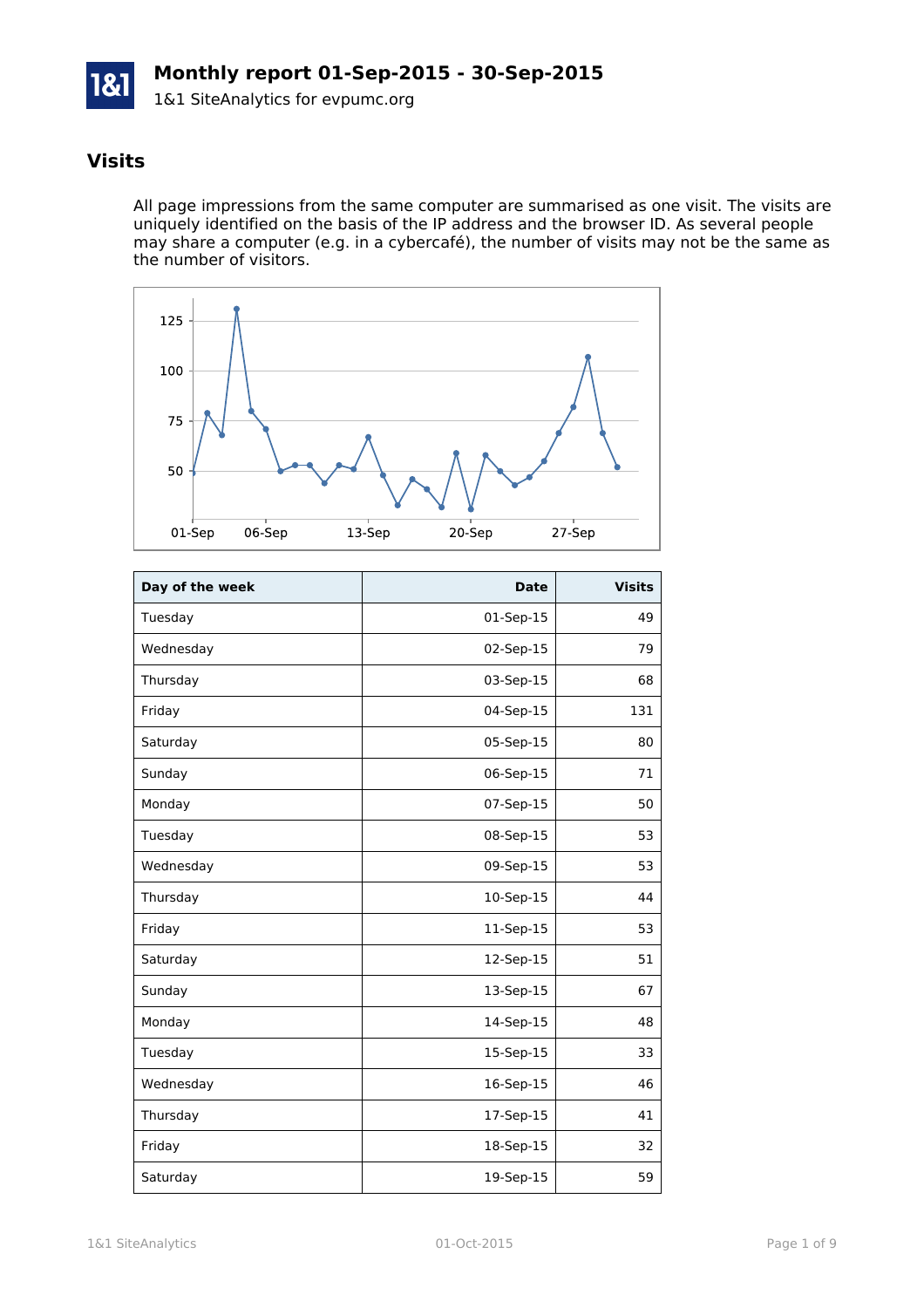| Day of the week | <b>Date</b>     | <b>Visits</b> |
|-----------------|-----------------|---------------|
| Sunday          | 20-Sep-15       | 31            |
| Monday          | 21-Sep-15       | 58            |
| Tuesday         | 22-Sep-15       | 50            |
| Wednesday       | 23-Sep-15       | 43            |
| Thursday        | 24-Sep-15       | 47            |
| Friday          | 25-Sep-15       | 55            |
| Saturday        | 26-Sep-15       | 69            |
| Sunday          | 27-Sep-15       | 82            |
| Monday          | 28-Sep-15       | 107           |
| Tuesday         | 29-Sep-15       | 69            |
| Wednesday       | 30-Sep-15       | 52            |
|                 | <b>Total</b>    | 1,771         |
|                 | <b>Averages</b> | 59            |

## **Search engines**

Using this analysis, you can identify the search engines used by your visitors. You can also see how many visitors reach your pages via the respective search engines.



| <b>Search engines</b> | <b>Visits</b> | %        |
|-----------------------|---------------|----------|
| www.google.com        |               | 50.00 %  |
| www.ask.com           |               | 25.00 %  |
| search.yahoo.com      |               | 25.00 %  |
| <b>Total</b>          |               | 100.00 % |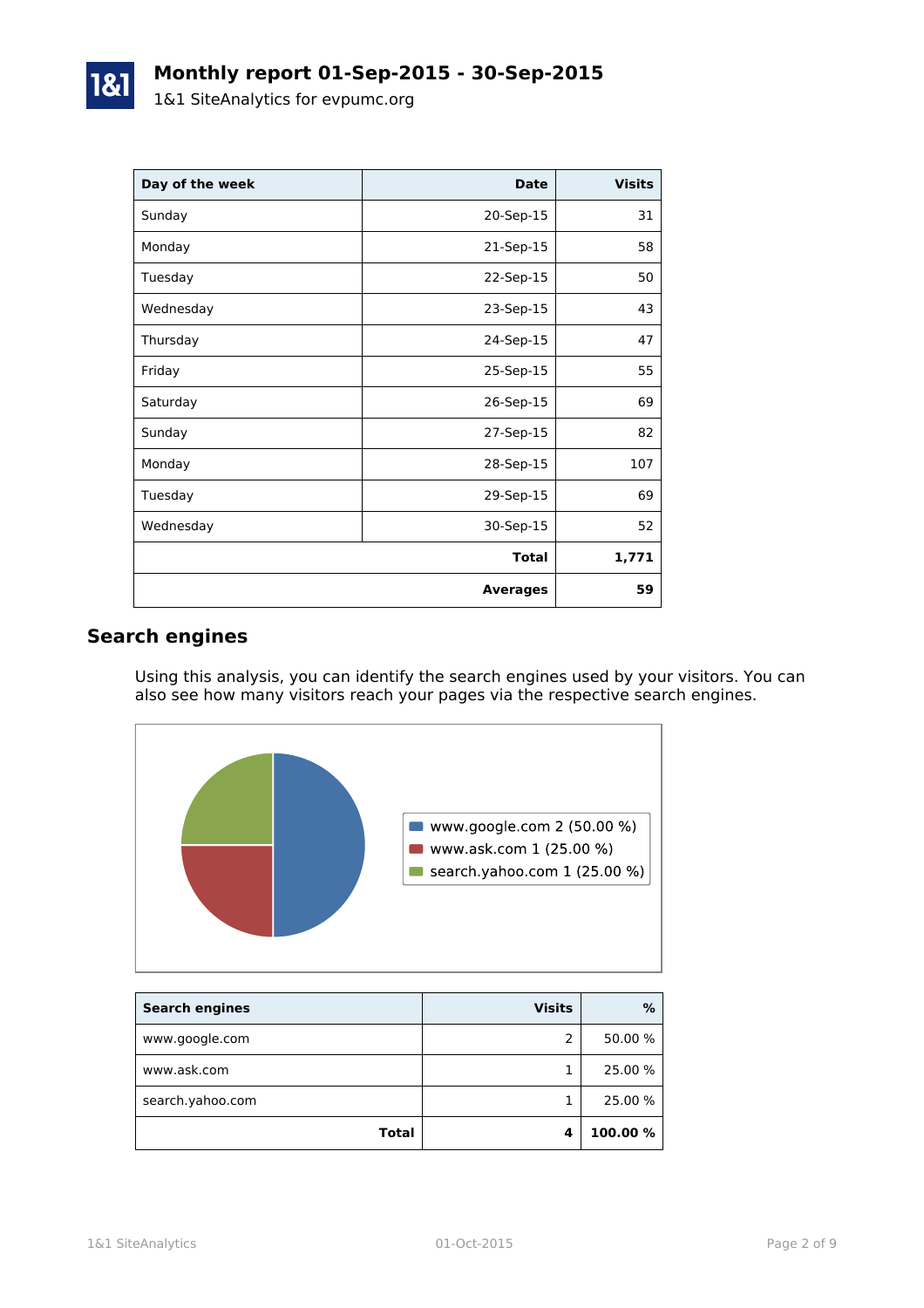

### **Search terms**

The table shows the search terms by means of which your website was found most frequently. Every row contains a search term. For example, if somebody found your website by means of the phrase "repair car", both "repair" and "car" will be displayed as independent terms in the table.

| <b>Search terms</b> | <b>Visits</b> | $\%$     |
|---------------------|---------------|----------|
| chronicles          | 1             | 16.67 %  |
| church              | 1             | 16.67 %  |
| elimsport           | 1             | 16.67 %  |
| sermon              | 1             | 16.67 %  |
| $20 - 30$           | 1             | 16.67 %  |
| methodist           | 1             | 16.67 %  |
| <b>Total</b>        | 6             | 100.00 % |

### **Most frequently accessed pages**

You can see the most frequently accessed pages. Only fully loaded pages are counted. Individual page elements, such as images or other elements, are not counted individually. This includes all files with the extensions .png, .jpg, jpeg, .gif, .swf, .css, .class, and .js.

| Most frequently accessed pages | <b>Page impressions</b> | $\%$    |
|--------------------------------|-------------------------|---------|
| /Default.htm                   | 592                     | 22.76 % |
| /Sermons.htm                   | 78                      | 3.00%   |
| /Announce.htm                  | 67                      | 2.58 %  |
| /Elim.htm                      | 62                      | 2.38 %  |
| /St_Johns.htm                  | 55                      | 2.11 %  |
| /NewsLetterIdx.htm             | 46                      | 1.77 %  |
| /Calendar.htm                  | 42                      | 1.61 %  |
| /Worship.htm                   | 42                      | 1.61 %  |
| /Stats.htm                     | 42                      | 1.61 %  |
| /web_links.htm                 | 40                      | 1.54 %  |
| /M-Statement.htm               | 39                      | 1.50 %  |
| /Believe.htm                   | 30                      | 1.15 %  |
| /Elim-HISTORY.htm              | 26                      | 1.00 %  |
| /St_Johns-HISTORY.htm          | 26                      | 1.00 %  |
| /valley_views1013.htm          | 25                      | 0.96 %  |
| /valley_views1113.htm          | 24                      | 0.92%   |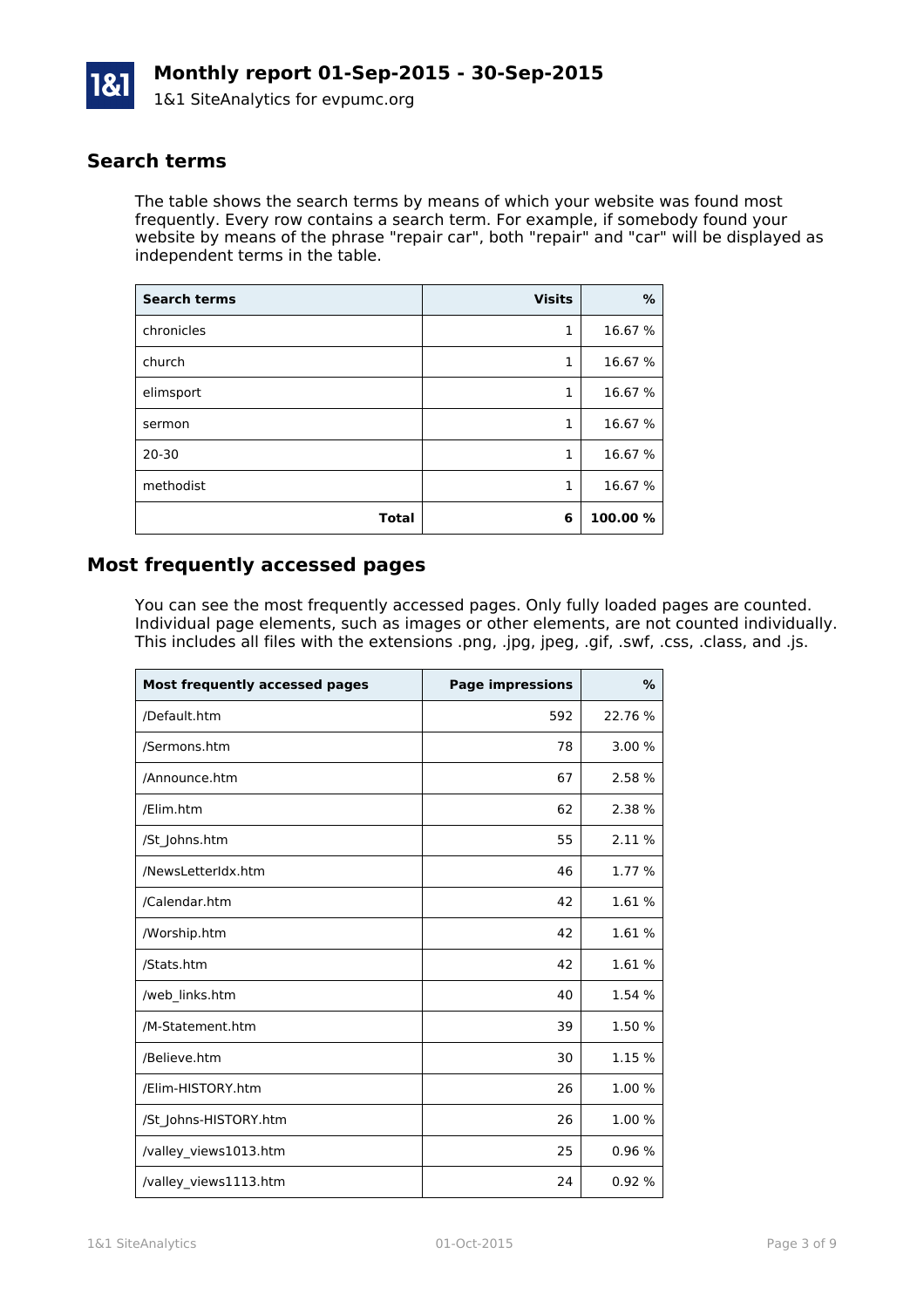# **Monthly report 01-Sep-2015 - 30-Sep-2015**

1&1 SiteAnalytics for evpumc.org

| <b>Most frequently accessed pages</b>                         | <b>Page impressions</b> | %          |
|---------------------------------------------------------------|-------------------------|------------|
| /valley_views0913.htm                                         | 23                      | 0.88%      |
| /missions.htm                                                 | 22                      | 0.85%      |
| /NewsLtrs/Church Newsletter March 2015.<br>pdf                | 22                      | 0.85%      |
| /Stjohns M-Statement.htm                                      | 21                      | $0.81\ \%$ |
| /NewsLtrs/Church Newsletter January 2014<br>.pdf              | 21                      | 0.81%      |
| /valley views0813.htm                                         | 20                      | 0.77%      |
| /Elim_M-Statement.htm                                         | 18                      | 0.69%      |
| /CalendarOld.htm                                              | 17                      | 0.65%      |
| /NewsLtrs/Church Newsletter December 2<br>013.pdf             | 15                      | 0.58%      |
| /Bulletins.htm                                                | 15                      | 0.58%      |
| /NewsLtrs/Church Newsletter April 2014.p<br>df                | 15                      | 0.58%      |
| /NewsLtrs/Church Newsletter July 2015.pdf                     | 15                      | 0.58%      |
| /Ann030914.htm                                                | 13                      | 0.50%      |
| /Ann082414.htm                                                | 12                      | 0.46%      |
| /Ann092114.htm                                                | 12                      | 0.46%      |
| /NewsLtrs/Church Newsletter August 2015.<br>pdf               | 12                      | 0.46%      |
| /NewsLtrs/Church Newsletter June 2014.pd                      | 12                      | 0.46%      |
| /Ann021614.htm                                                | 12                      | 0.46%      |
| /NewsLtrs/Church Newsletter December 2<br>014.pdf             | 12                      | 0.46%      |
| /Announce files/Church Announcements Ap<br>ril 5, 2015.pdf    | 12                      | 0.46%      |
| /Ann0030214.htm                                               | 11                      | 0.42%      |
| /NewsLtrs/Church Newsletter February 201<br>5.pdf             | 11                      | 0.42%      |
| /NewsLtrs/Church Newsletter September 2<br>014.pdf            | 10                      | 0.38 %     |
| /Announce files/Church Announcements Fe<br>bruary 8, 2015.pdf | 10                      | 0.38 %     |
| /NewsLtrs/Church Newsletter August 2014.<br>pdf               | 10                      | 0.38%      |
| /Announce files/Church Announcements M<br>arch 1, 2015.pdf    | 10                      | 0.38%      |
| /NewsLtrs/Church Newsletter February 201<br>4.pdf             | 10                      | 0.38 %     |
| /Ann042714.htm                                                | 10                      | 0.38%      |
| /Announce files/Church Announcements Au<br>gust 9, 2015.pdf   | 9                       | 0.35%      |
| /NewsLtrs/Church Newsletter May 2014.pd<br>f                  | 9                       | 0.35%      |

1&1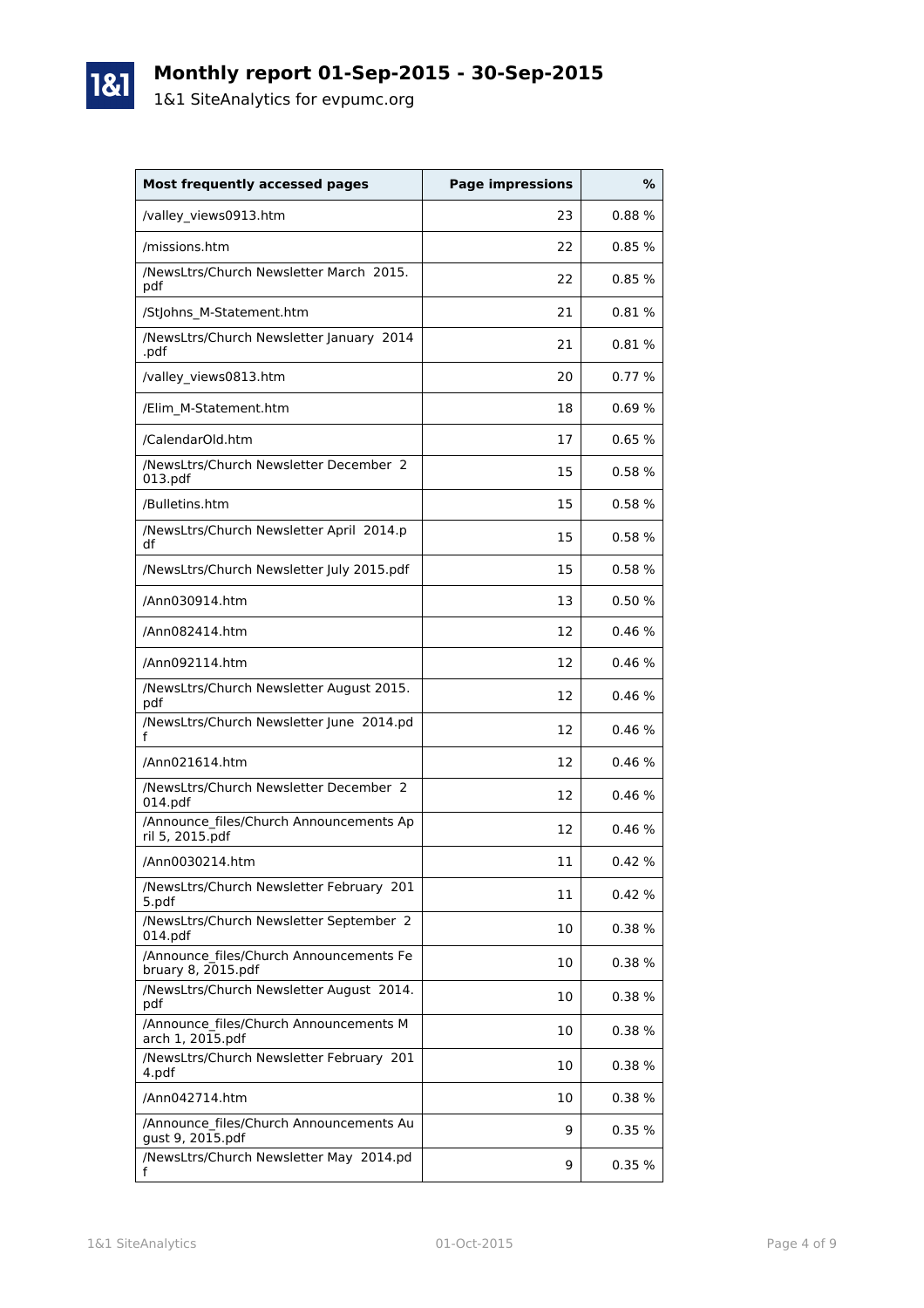

| Most frequently accessed pages                 | <b>Page impressions</b> | %        |
|------------------------------------------------|-------------------------|----------|
| /Ann062214.htm                                 | 9                       | 0.35%    |
| /NewsLtrs/Church Newsletter April 2015.p<br>df | 9                       | 0.35%    |
| Other                                          | 926                     | 35.60 %  |
| Total                                          | 2,601                   | 100.00 % |

#### **Browsers**

This chart shows the browsers used by your visitors. For example, this helps you to identify the browsers for which you need to optimise your website.



| <b>Browsers</b>         | <b>Visits</b>  | ℅        |
|-------------------------|----------------|----------|
| Mozilla 5               | 144            | 23.96 %  |
| Chrome                  | 130            | 21.63%   |
| <b>General Crawlers</b> | 128            | 21.30 %  |
| Firefox                 | 93             | 15.47 %  |
| Majestic-12 Web Crawler | 25             | 4.16 %   |
| Internet Explorer       | 18             | 3.00%    |
| iPad                    | 3              | 0.50%    |
| Android Webkit Browser  | $\overline{2}$ | 0.33%    |
| Python Framework        | $\overline{2}$ | 0.33%    |
| Other                   | 56             | 9.32 %   |
| Total                   | 601            | 100.00 % |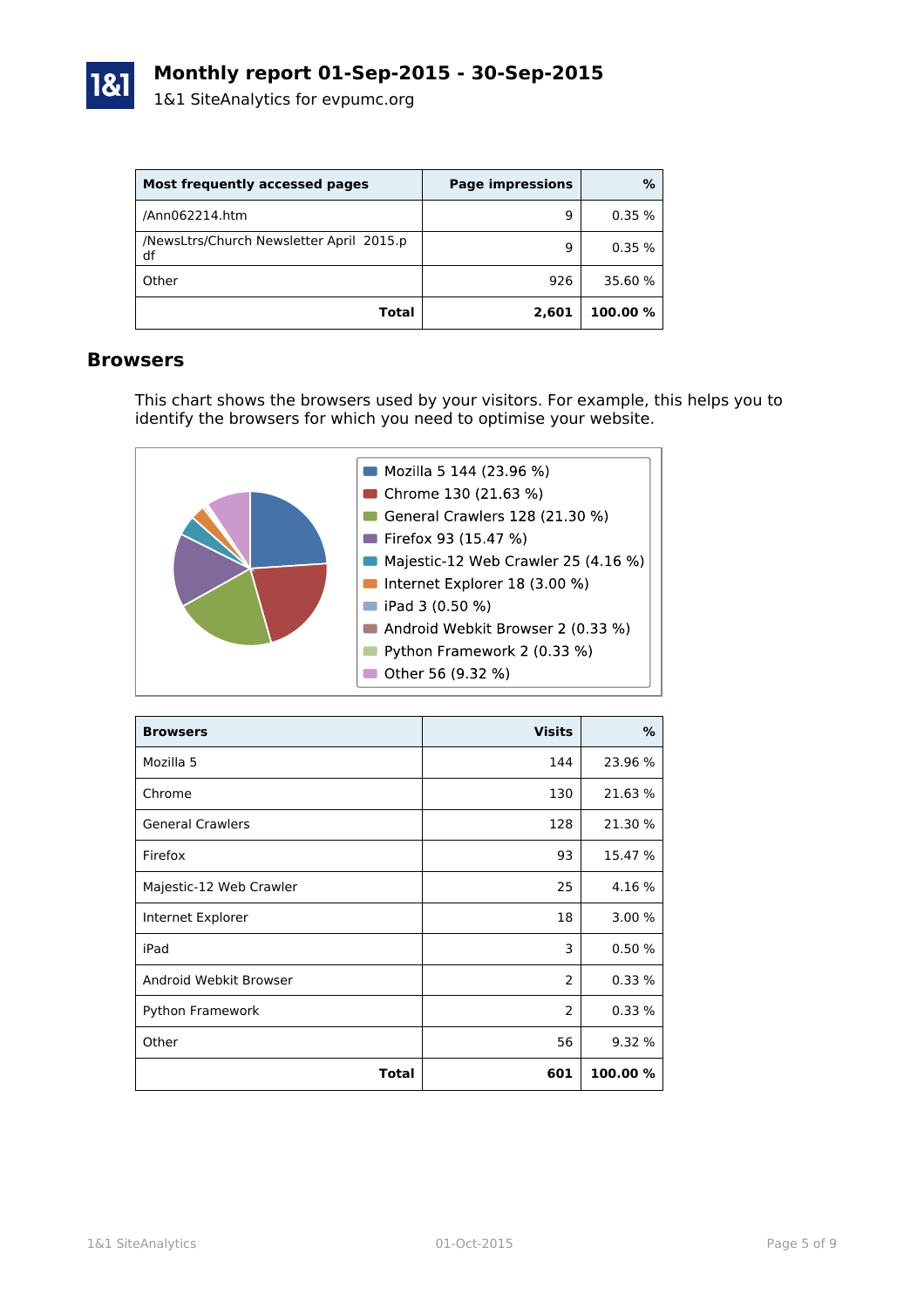# **Monthly report 01-Sep-2015 - 30-Sep-2015**

1&1 SiteAnalytics for evpumc.org

## **Operating systems**

You can see the operating systems used by your visitors. This information helps you to find out for which operating systems you may need to optimise your website.



| <b>Operating systems</b> | <b>Visits</b> | %        |
|--------------------------|---------------|----------|
| Windows 7                | 137           | 7.74 %   |
| Linux                    | 93            | 5.25 %   |
| iPhone                   | 85            | 4.80 %   |
| Windows NT               | 40            | 2.26 %   |
| Mac OS X                 | 23            | 1.30 %   |
| Windows XP               | 21            | 1.19 %   |
| Windows 8                | 5             | 0.28%    |
| Samsung                  | 5             | 0.28%    |
| Android                  | 4             | 0.23%    |
| Other                    | 1,358         | 76.68%   |
| <b>Total</b>             | 1,771         | 100.00 % |

### **Referring pages**

You can see the pages that referred your visitors to your website. Referring pages may be other websites or search engines. The complete URL is displayed.

| <b>Referring pages</b>  | <b>Visits</b> | %       |
|-------------------------|---------------|---------|
| buttons-for-website.com | 10            | 18.87 % |
| www.google.com/         | q             | 16.98 % |
| video--production.com   | 5             | 9.43 %  |
| www.google.com/url      | 2             | 3.77 %  |
| burger-imperia.com/     | 2             | 3.77 %  |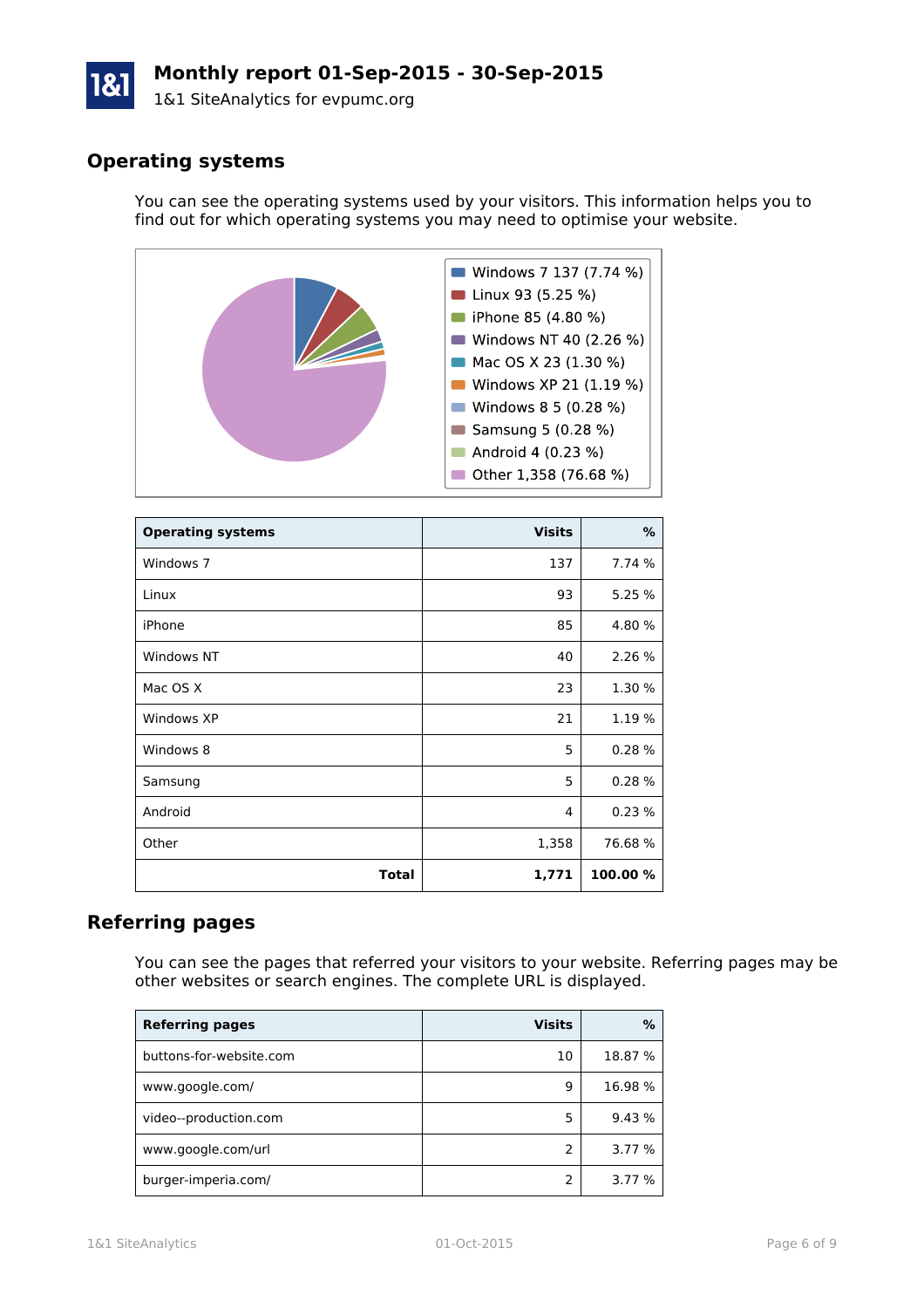

| <b>Referring pages</b> | <b>Visits</b> | %        |
|------------------------|---------------|----------|
| hvd-store.com/         | 2             | 3.77 %   |
| www.bing.com/search    | 2             | 3.77 %   |
| pizza-imperia.com/     | $\mathcal{P}$ | 3.77 %   |
| Other                  | 19            | 35.85 %  |
| Total                  | 53            | 100.00 % |

### **Visits from continents**

This analysis shows which continents your visitors come from.

| <b>Continents</b> | <b>Visits</b> | %        |
|-------------------|---------------|----------|
| North America     | 973           | 67.69%   |
| Europe            | 253           | 17.60 %  |
| Asia              | 206           | 14.34 %  |
| South America     | 5             | 0.38%    |
| <b>Total</b>      | 1,437         | 100.00 % |

### **Visits from countries**

This analysis shows which countries your visitors come from. This information indicates the countries that your website should focus on or the countries for which it still needs to be optimised.

| <b>Countries</b>     | <b>Visits</b>  | %       |
|----------------------|----------------|---------|
| <b>United States</b> | 972            | 67.63 % |
| China                | 201            | 13.96 % |
| Russia               | 65             | 4.51 %  |
| Ukraine              | 59             | 4.13 %  |
| Germany              | 50             | 3.51 %  |
| France               | 49             | 3.38 %  |
| Italy                | 14             | 1.00 %  |
| Czech Rep.           | $\overline{7}$ | 0.50%   |
| Brazil               | 4              | 0.31%   |
| Portugal             | 3              | 0.19%   |
| United Kingdom       | $\overline{2}$ | 0.13%   |
| Netherlands          | $\overline{2}$ | 0.13%   |
| Austria              | $\mathbf{1}$   | 0.06%   |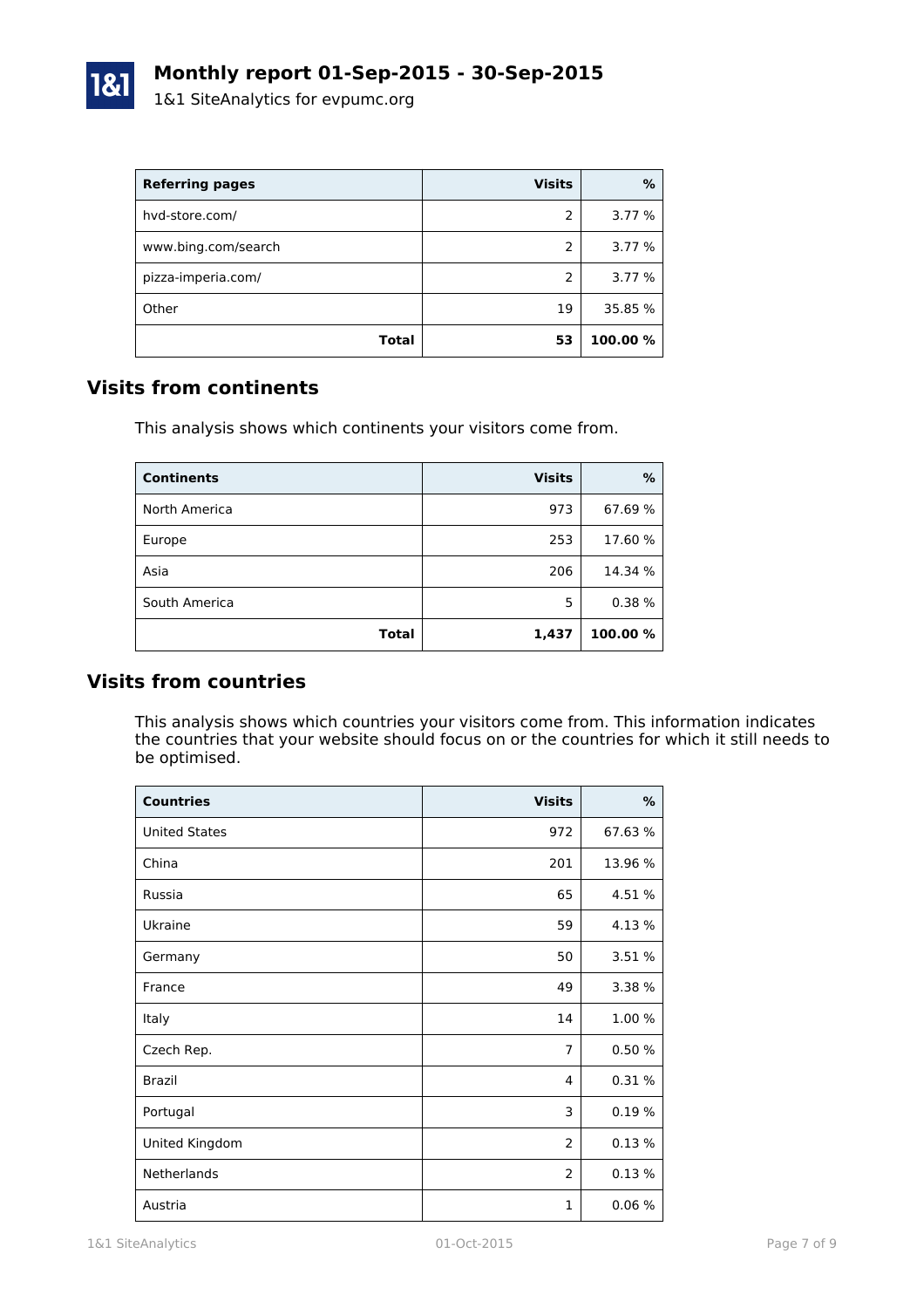| <b>Countries</b> | <b>Visits</b> | %        |
|------------------|---------------|----------|
| Mexico           | 1             | 0.06%    |
| Israel           | $\mathbf{1}$  | 0.06%    |
| Vietnam          | $\mathbf{1}$  | 0.06%    |
| Thailand         | $\mathbf{1}$  | 0.06%    |
| Iran             | 1             | 0.06%    |
| Turkey           | 1             | 0.06%    |
| Hungary          | $\mathbf{1}$  | 0.06%    |
| Indonesia        | $\mathbf{1}$  | 0.06%    |
| Colombia         | $\mathbf{1}$  | 0.06%    |
| <b>Total</b>     | 1,437         | 100.00 % |

# **Visits from cities**

1&1

This analysis shows which cities your visitors come from

| <b>Cities</b>            | <b>Visits</b>  | %       |
|--------------------------|----------------|---------|
| US: Sunnyvale            | 323            | 22.47 % |
| <b>US: Mountain View</b> | 256            | 17.84 % |
| US:                      | 238            | 16.59 % |
| CN:                      | 178            | 12.39 % |
| RU:                      | 63             | 4.38 %  |
| UA:                      | 59             | 4.13 %  |
| FR:                      | 49             | 3.38 %  |
| US: Las Vegas            | 38             | 2.63 %  |
| DE: Berlin               | 36             | 2.50 %  |
| US: Seattle              | 34             | 2.38 %  |
| CN: Beijing              | 21             | 1.44 %  |
| US: Nanuet               | 18             | 1.25 %  |
| IT:                      | 14             | 0.94 %  |
| US: Woodbridge           | 13             | 0.88%   |
| DE: Kiez                 | 10             | 0.69%   |
| US: Wilmington           | 8              | 0.56 %  |
| CZ:                      | $\overline{7}$ | 0.50 %  |
| US: Muncy                | 4              | 0.31%   |